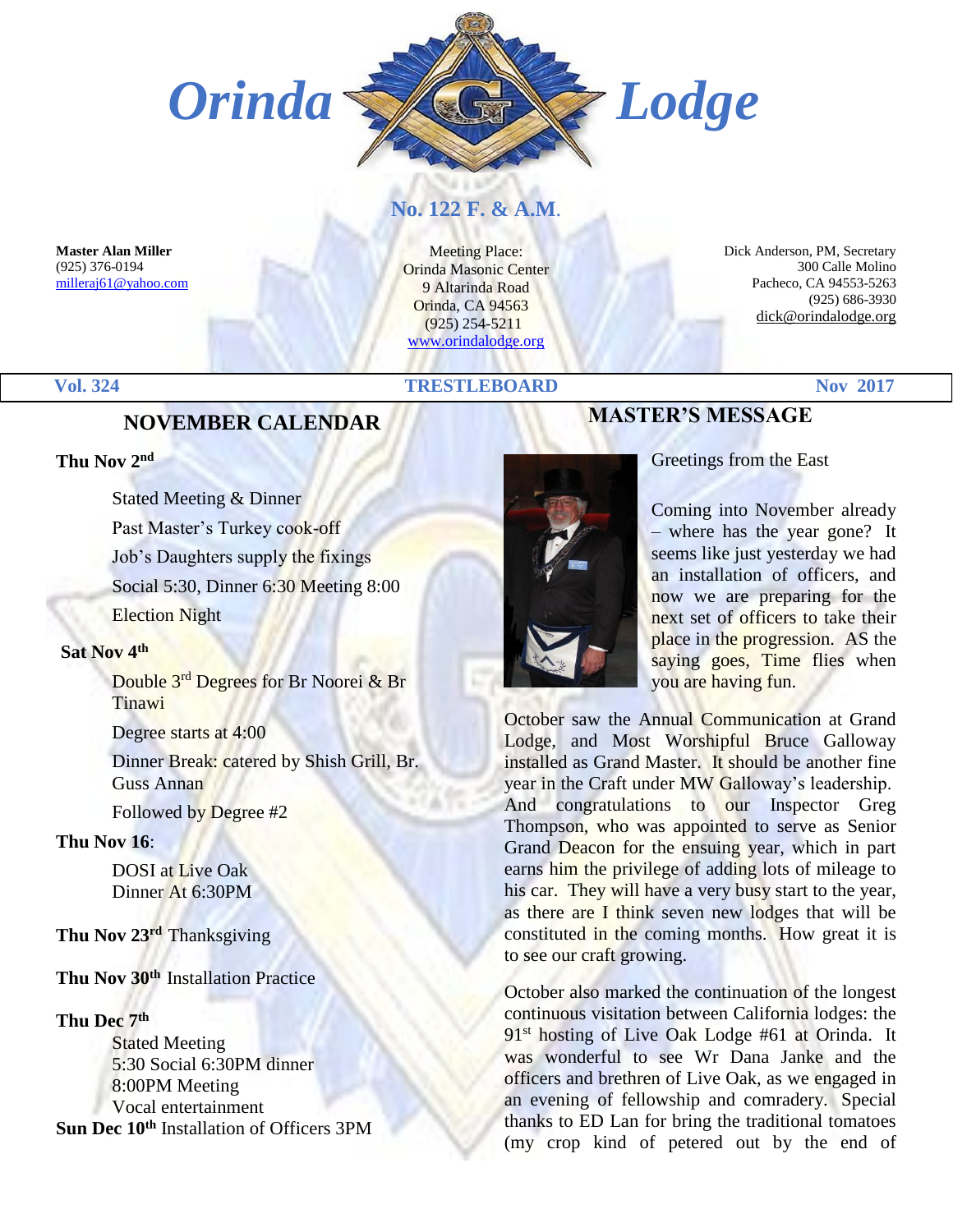September) and also to Tom Kavishi for catering a delicious meal.

November brings a couple of big events right at the outset: our annual Turkey Fest cook off on Thursday November  $2<sup>nd</sup>$ , and a special double  $3<sup>rd</sup>$ degree on Saturday evening November 4<sup>th</sup>. The turkey cook-off is always a highlight, as we are able to sample the turkey roasting skills of several of our brethren, as well as feast on the Thanksgiving sides provided by the Job's Daughters. The door receipts for the event go to the Job's Daughters, to fund their bethel operations and charity activities. They will also again have the beautiful Christmas wreaths available for order, to be delivered in the weeks after Thanksgiving, so be on the lookout for that. And of course, the stated meeting will feature the annual election of officers amongst other activities.

The double degree on the  $4<sup>th</sup>$  will be to raise Br Tinawi and Br Noorei to the sublime degree of Master Mason. The event will start at 4:00PM, with a dinner break after the first brother is raised. The meal will be catered by Br Guss Annan, so please let our Jr Warden know if you plan to attend so we will have enough food for everyone. Would be great to see full sidelines for this very special event.

As we prepare for our November activities such as elections and feasts, please keep in mind our brethren and friends who were impacted by the devastating fires in Napa and Sonoma. The Grand Lodge is in touch with the lodges in the impacted areas, but as of yet there is no direct plea for masonic relief, but Grand Lodge will inform the brethren if that situation changes. in the meantime, Orinda lodge is planning a general donation to one of the community funds that is serving the North Bay counties. AS those who experienced the Oakland Hills fire know, rebuilding the community will be a long slow process. SO please keep those impacted in your thoughts and prayers.

Fraternally,

#### **Alan Miller, Master**

## **From the South**



Ladies and brethren,

Fall is upon us, and as one of my personal favorite times of the year when the leaves start to yellow and fall the hot hustle and bustle of the summer is behind us and it's time to look forward to the

holidays which will be soon approaching.

This month's stated meeting will be our annual Masters and Past Masters turkey cook off all proceeds from the dinner will be given to the job's daughters for appreciation of all their hard work in the dining room throughout the year. I'm sure most of you are aware that our current reservation system simply does not work.

We are considering a few things to streamline and update the reservation system. We have talked with other lodges in the area to get some ideas on what they are doing and how it works for them. Firstly, the permanent reservation list has got to go, so everyone will be required to make a reservation if they plan on attending the stated meeting.

Secondly, we are considering going to an online reservation system which you can conveniently pay for your dinner at the time you make the reservation. All of the details have not yet been completely worked out. We do understand that this may be quite challenging or simply impossible for some of you to do and accommodations will be made.

And lastly, we are considering raising the stated meeting dinner to \$20 instead of the current \$15. Of course, or widows and guess will not be charged but will need to make a reservation. We certainly do not want to undervalue the meal, fellowship and atmosphere we provide.

I am here for you to express any questions or concerns you may have, feel free to contact me anytime.

All the best.

#### **Sean Mergy, JW**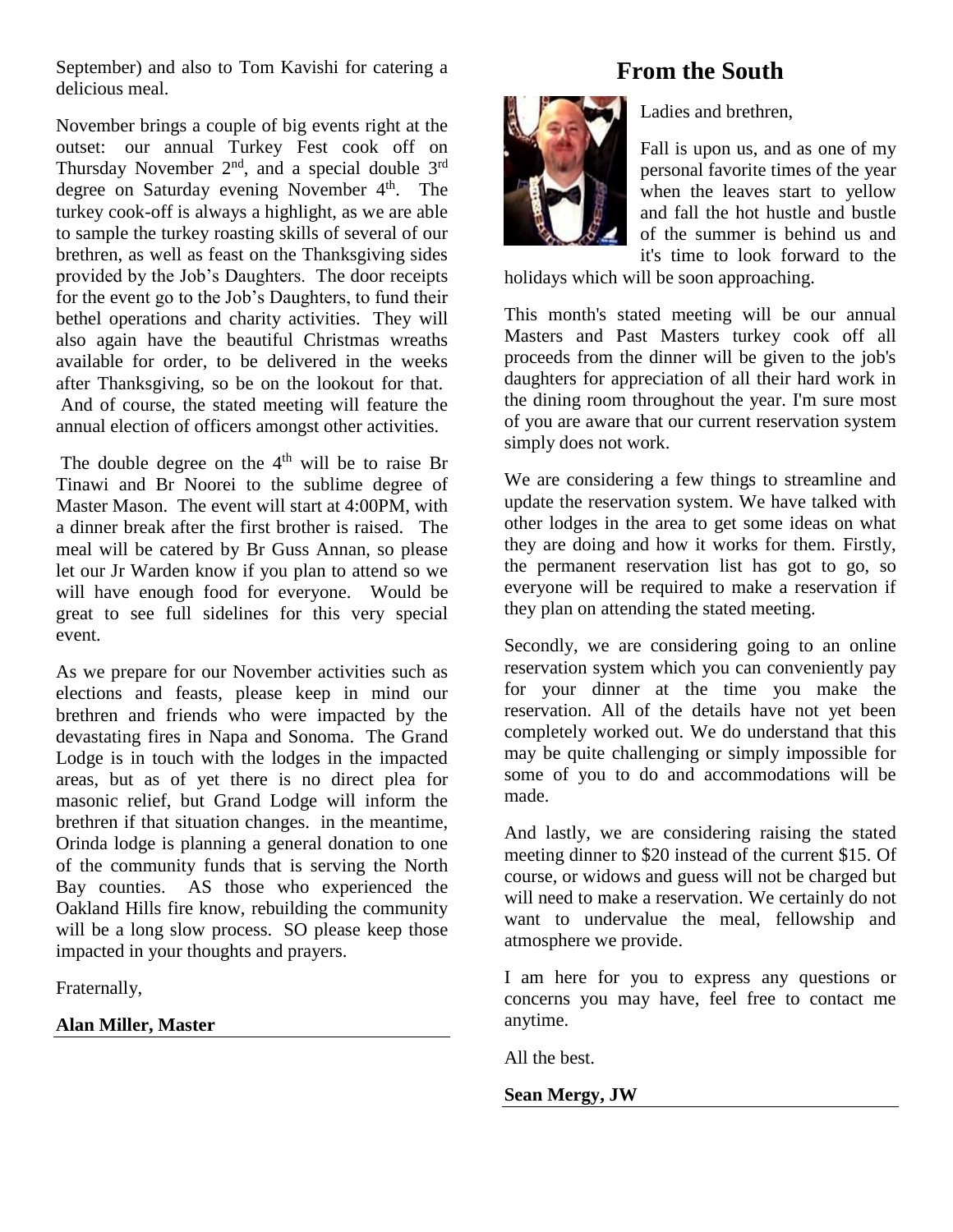#### **Grand Lodge of Texas and Grand Lodge of Florida appeal for masonic relief**

The hurricanes that devastated those two states have impacted many Brothers and their families. The Grand Lodge of California is reaching out to members to assist these worthy brother masons. Donations can be made through masonic charities:

**Grand Lodge of California Office of Philanthropy – Florida Hurricane Relief or Texas Gulf Coast Relief Attn: Denise Avila 1111 California Street San Francisco, CA 94108**

**Checks should be made payable to the MSA Disaster Relief Fund. Please mark clearly on your check that you would like the funds to be directed to the Florida Hurricane Relief and/or the Texas Gulf Coast Relief.**

#### **From the West**



One of the brothers that I had met sent a message FB asking if I was coming to their annual communication in Columbia, Missouri. I had been a year since I went down there to see the

installation of my friend as Grand Master of the state of Missouri. I sometimes forget because of the events happening locally and statewide, that we have brothers all over the states and the world. I guess that's what it means to be a traveling man and I need to start making plans now for next year's Annual Communication.

#### **Bro. Love Senior Warden**

#### **Novembers Birthdays**

1 Kyle R. Schmid 14 Marston Watson 3 John A. W. Densem. 16 Stewart L. Wade 4 Robert J. McNair 18 Allan E. Taylor 6 Larry P. Becker PM 18 Michael M. Ganitch 7 James G. Dickow PM 22 Weylin G. Eng 9 H. Joel Curtis-Brown PM 23 William D. Nason 10 Wilford D. Roe PM 25 Harold B. Well 11 Donald G. Carter PM

#### **2017 LODGE OFFICERS**

| Master                 | <b>Alan Miller (Michele)</b>                        |
|------------------------|-----------------------------------------------------|
|                        | (925) 376-0194 milleraj61@yahoo.com                 |
| <b>Senior Warden</b>   | Earl Love Jr.                                       |
|                        | (510) 325-2830 elovejr@hotmail.com                  |
| Junior Warden          | <b>Sean Mergy (Danica)</b>                          |
|                        | (925) 766-6881 s.mergy@comcast.net                  |
| Treasurer              | <b>Curtis Trenor</b>                                |
|                        | $(925)$ 708-1331                                    |
| <b>Secretary</b>       | <b>Dick Anderson, PM</b>                            |
|                        | Fax (925) 254-3990 Home (925) 686-3930              |
|                        | Toll free (888) 671-4221dick@orindalodge.org        |
| Chaplain               | Mickey M. Ganitch, PM (Barbara)                     |
|                        | (510) 352-1257 mbganitch@earthlink.net              |
| <b>Senior Deacon</b>   | <b>Kendal Mason</b>                                 |
|                        | $(415) 571 - 0524$                                  |
| <b>Junior Deacon</b>   | <b>Michael I. Malliarys</b>                         |
|                        |                                                     |
| <b>Senior Steward</b>  | <b>Guss Annan (Nancy)</b>                           |
| <b>Junior Steward</b>  | Sam Khashabi                                        |
|                        | (925)260-7472 aeco1971@yahoo.com                    |
| <b>Marshal</b>         | Ed Lana (Diana)                                     |
|                        | (925) 676-7811ed122@edlana.com                      |
| Organist               | William O. Richmond, PM (Bonnie)                    |
|                        | (510) 531-5078 brich1011@sbcglobal.net              |
| Tiler                  | (Vacant)                                            |
|                        |                                                     |
| <b>Officers' Coach</b> | Donald E. Weisse, Jr., PM (Pat)<br>$(510) 534-8377$ |
| Candidates/            | Cary Carlson, PM (Lynne)                            |
| <b>Officers' Coach</b> |                                                     |
|                        | (925) 360-2716 caryorinda122@gmail.com              |
| 305th District         | <b>Greg Thompson</b>                                |
| <b>Inspector</b>       | $(510)$ 215-1592 gregthompson7@yahoo.com            |
| <b>Building Mgr.</b>   | <b>Katie Pintado</b>                                |
|                        | (925) 818-2884 rentorindalodge@gmail.com            |
|                        |                                                     |
| <b>Trestleboard</b>    | <b>Vic Vickers</b><br>vic@vickers1.com              |
|                        | $(510)$ 393-8811                                    |
| Webmaster              | <b>Mike Finen</b>                                   |
|                        | (415) 8108060                                       |

#### **Orinda Hall Association Board**

| President                      | <b>Cary Carlson, PM</b> |
|--------------------------------|-------------------------|
| <b>Vice President</b>          | Erik Johnson, PM        |
| <b>Chief Financial Officer</b> | <b>Ed Lana</b>          |
| Secretary                      | <b>Ben Bloom</b>        |
|                                | <b>Members:</b>         |
| Harold Ballard                 | <b>Gary Peare, PM</b>   |
| <b>Larry Becker, PM</b>        | (E) Alan Miller, WM     |
| Sean Mergy                     | (E) Earl Love Jr. SW    |
| <b>Mike Gooding</b>            |                         |

#### **Orinda Lodge #122 Trustees**

| Chairman | <b>Jim Dickow, PM</b>    | (2019) |
|----------|--------------------------|--------|
|          | Tom Kavishi, PM          | (2017) |
|          | Tom Steig, PM            | (2018) |
|          | <b>Henry Gannett, PM</b> | (2020) |
|          | Greg Boom, PM            | (2021) |